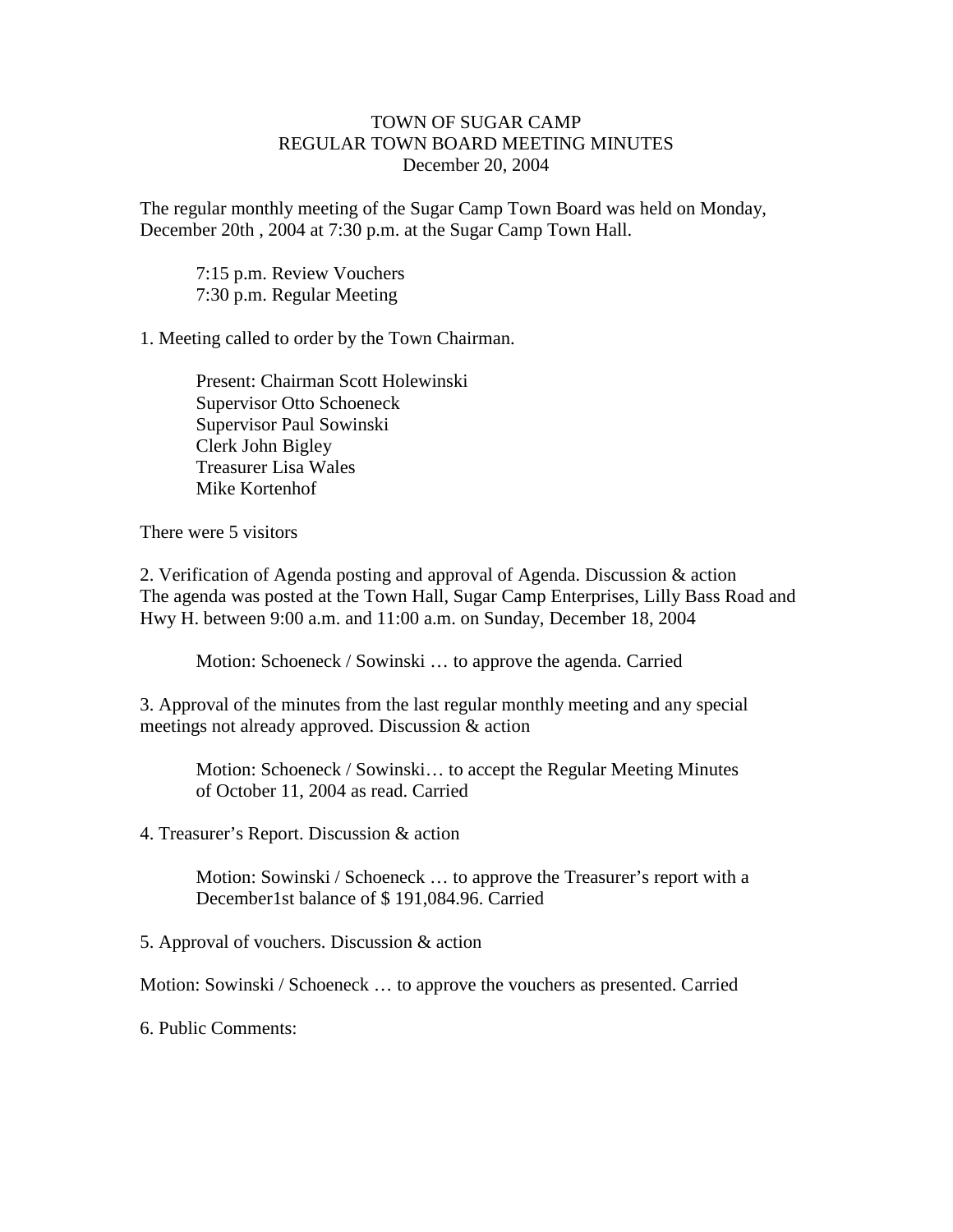A. that 25 mph is too slow for Town roads, this policy needs to be reviewed.

B. that the 25 mph is just right and no changes need to be made

## 7. Old Business:

A. Prairie Road improvement update: status of payments and loan application. Discussion & possible action

Motion: Sowinski / Schoeneck … to pay Pitlik for Prairie Road improvement in January. Carried

B. Review Sign Ordinance. Discussion & possible action. Tabled to January meeting.

C. Financial update by the Treasurer. Discussion & possible action.

Motion: Schoeneck /Sowinski …to transfer the Town's backing accounts from Associated Band to M&I Bank of Rhinelander. Deposited into checking will be \$100,000 and all additional funds into CD's. The Town will close the Associated Bank account by March 1, 2005. The Town treasure should also determine if the current loan at Associated should be refinanced and report back to the Board in January. Carried.

## 8. New Business:

A. Clerks Items

1. Appointment of Election Board for 2005-06. Discussion & possible action.

Motion: Schoeneck / Sowinski … to appoint the following persons to the Town's election committee; Kay Rodemeier, chief inspector, Irene Thorn, Roxanne Schneider, Cathy Peterson, and Louise Siedschlag, poll workers. Carried.

- 2. Treasurer: Taxes/Tax Collection. Discussion
- 3. Review Town accounts for end of the year adjustments. Discussion & possible action.

B. Board Members Items

1. Chairman Holewinski